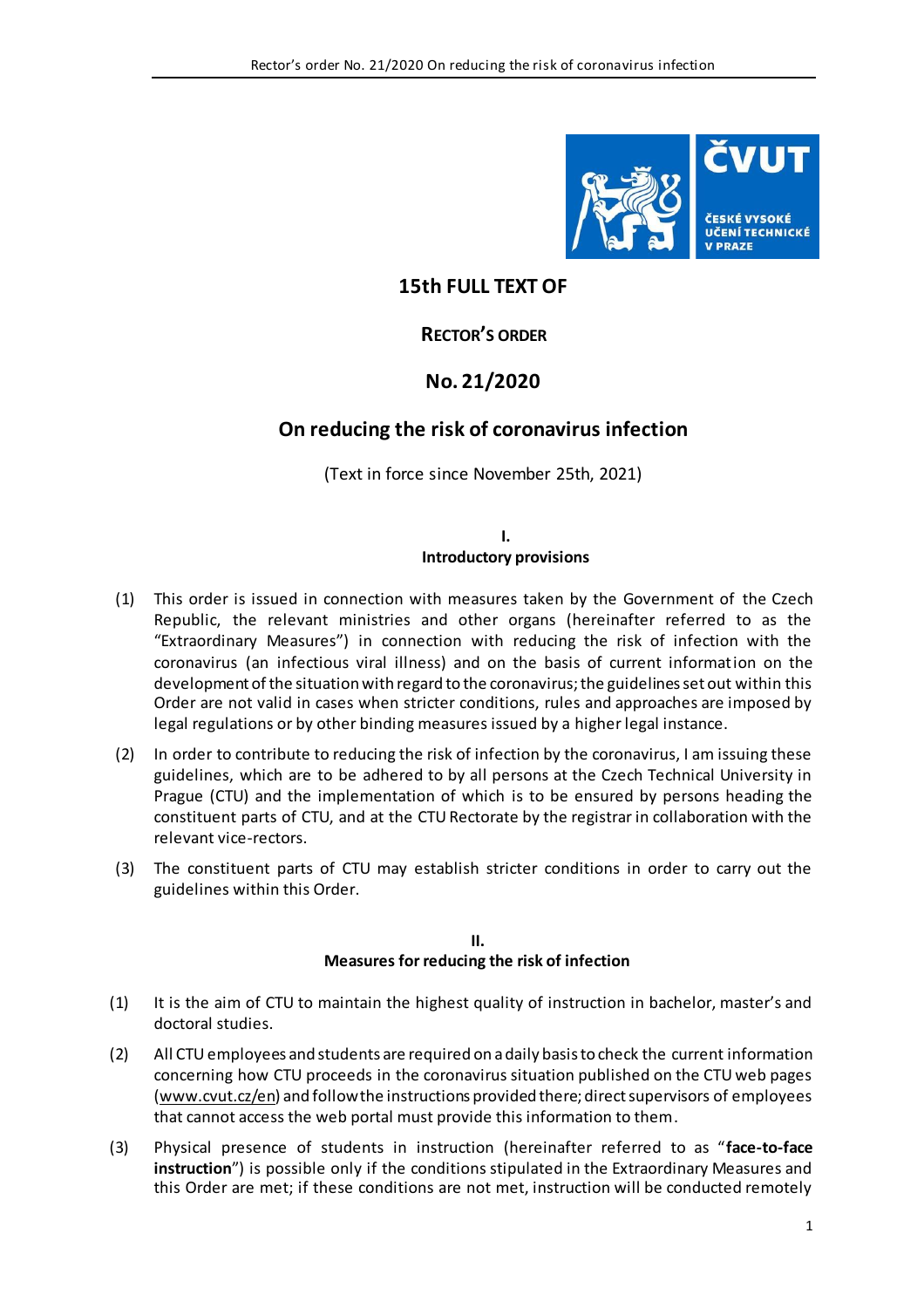(hereinafter referred to as "contactless instruction") under conditions stipulate d by legal regulations<sup>1</sup>, or based on authorization by the Ministry of Education, Youth and Sports.

- (4) **Distance support to face-to-face instruction** will be ensured in an appropriate way for **foreign students** studying in study programmes with instruction in a language other than Czech who do not have visa and are not able to start their studies face-to-face due to obstacles in the work of diplomatic missions, which will consist in, for example, allowing them to get acquainted (remotely) with the content of lectures and seminars or to participate in them using electronic means of remote communication, etc.
- (5) All employees of CTU are ordered to take a rapid antigen test for the presence of the antigen of the SARS-CoV-2 virus once a week unless any of the exceptions below applies to them or unless they are an employee whose nature of work means that they do not meet third persons, with the exception of people living in one household. If an employee is not present at employer's workplace on the day when tests are performed, their preventive test will be performed on the day when they come to the workplace. The test can be performed in the workplace using a rapid antigen test (RAT) for self-testing (use by non-medical staff) or a rapid antigen test (RAT) performed by a provider of health care services.
- (6) The obligation to be vaccinated does not apply to the following persons:
	- a) They have been vaccinated against Covid-19and at least 14 days have passed since the vaccination was completed in accordance with the Summary of Product Characteristics,
	- b) They have already had COVID-19, which was confirmed by laboratory tests, the period of obligatory isolation has ended and no more than 180 days have passed since the first positive RAT test for the presence of the antigen of the SARS-CoV-2 virus or an RT-PCR test for the presence of the SARS-CoV-2 virus,
	- c) They have taken an RT-PCR test for the presence of the SARS-CoV-2 virus in the last 7 days and the result was negative,
	- d) They have taken an RAT testfor the presence of the antigen of the SARS-CoV-2 virus in the last 7 days, the test was performed by a health care worker and the result was negative.
- (7) The tests under Para 5 are either self-tests or are performed by a health care worker. The testing site will be available to all employees of CTU on **Mondays and Thursdays from 8.00 am till 13.00 pm** in room no. 102 on the ground floor of building A (behind the reception), address Jugoslávských partyzánů 1580/3, Prague 6, and on **Tuesdays from 8.00 am till 13.00 pm**, address nám. Sítná 3105, Kladno. Employees must enter the results of the test in the app designed for this purpose and available on the relevant CTU website <sup>2</sup>. Employees exempt from the obligation pursuant to Para 6 must present the relevant document (a vaccination certificate, a certificate of recovery from Covid-19) by saving it in the app. In case of employees who do not have access to the app, a person authorized by the given constituent part will enter the required information in the app.
- (8) If an employee refuses to take a test under Para 5, this fact will be reported to the relevant body of public health protection without delay. An employee who will refuse to take a test under Para 5, is ordered to wear a protective equipment of the airways, which is a respirator

 $\overline{a}$ 

<sup>1</sup> Section 95c of Act No. 111/1998 Coll., on Higher Education (or an Extraordinary Measure of the Ministry of Health, or issuance of the relevant decision of the Ministry of Education, Youth and Sports that will allow remote instruction).

<sup>2</sup> https://www.cvut.cz/informace-cvut-ke-koronaviru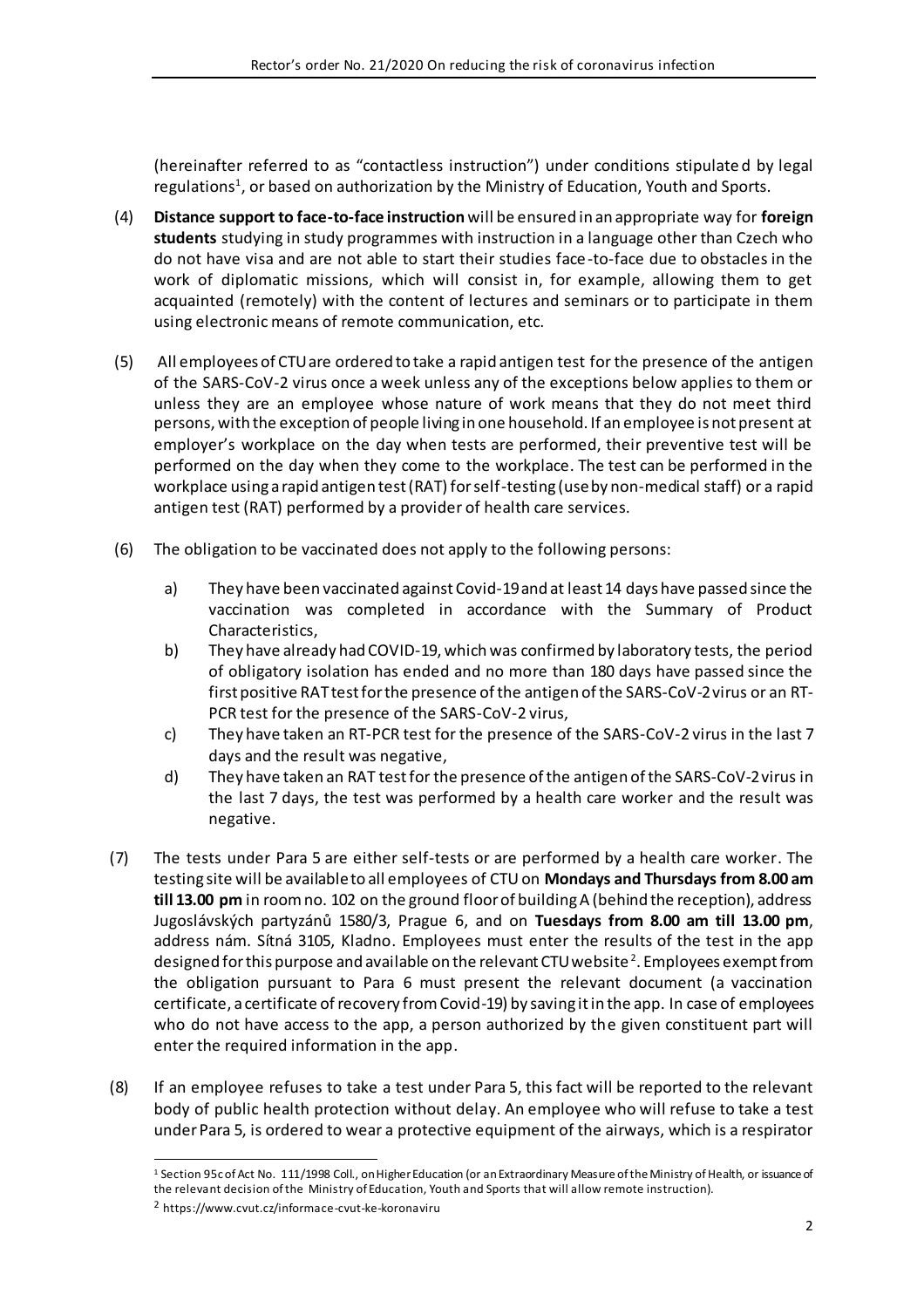or similar device (always without an exhalation valve) meeting at least all the technical conditions and requirements (for the product), including a filtration effectiveness for the whole period of their presence at the workplace, keep a distance of at least 1.5 metres from other persons, minimize contact with other persons and eat separately from other persons; for the duration of eating the obligation to wear protective equipment of the airwaves does not apply.

- (9) Since November 29th, 2021, employees will be allowed to enter the workplace on the condition that they have entered the relevant updated information in the app.
- (10) Persons (students or CTU employees) who are infected with the coronavirus and persons who are placed in quarantine and students who tested positive for coronavirus are required to report this fact without delay by e-mail to the appropriate responsible person at the faculty/institute (https://www.cvut.cz/informace‐cvut‐ke‐koronaviru) and immediately leave the premises of CTU. Students are required to supply further supplementary information:
	- a) With which other persons from CTU they have met,
	- b) Which CTU faculties their contacts are studying at
	- c) If they are accommodated in a university dormitory, in which dormitory, block and room
	- d) Any requirements for obtaining quarantine accommodation (also in the case of students not currently accommodated in a dormitory).

Employees are required:

- e) To report the fact to their line manager,
- f) To give the name of other persons from CTU with whom they have met.
- (11) The responsible person at the constituent part of CTU distributes an e-mail with information to the heads of the study departments of all affected constituent parts of CTU and, if they are accommodated in a university dormitory, to the head of the relevant dormitory. Only information about a positive test should be sent by e-mail to: koronavirus.cvut.cz.
- (12) All elements of CTU are required without delay to provide information for their students about the contents of this Order.
- (13) E-mail correspondence will be used to keep students informed about unexpected changes in the organization of courses. The e-mail addresses given in the "usermap.cvut.cz" app shall be used.
- (14) Students, study applicants and employees are required to wear respiratory protective equipment in accordance with the Extraordinary Measures in place, and when entering CTU buildings disinfect their hands. A disinfectant will be provided for this purpose by the constituent part of CTU that uses the facility.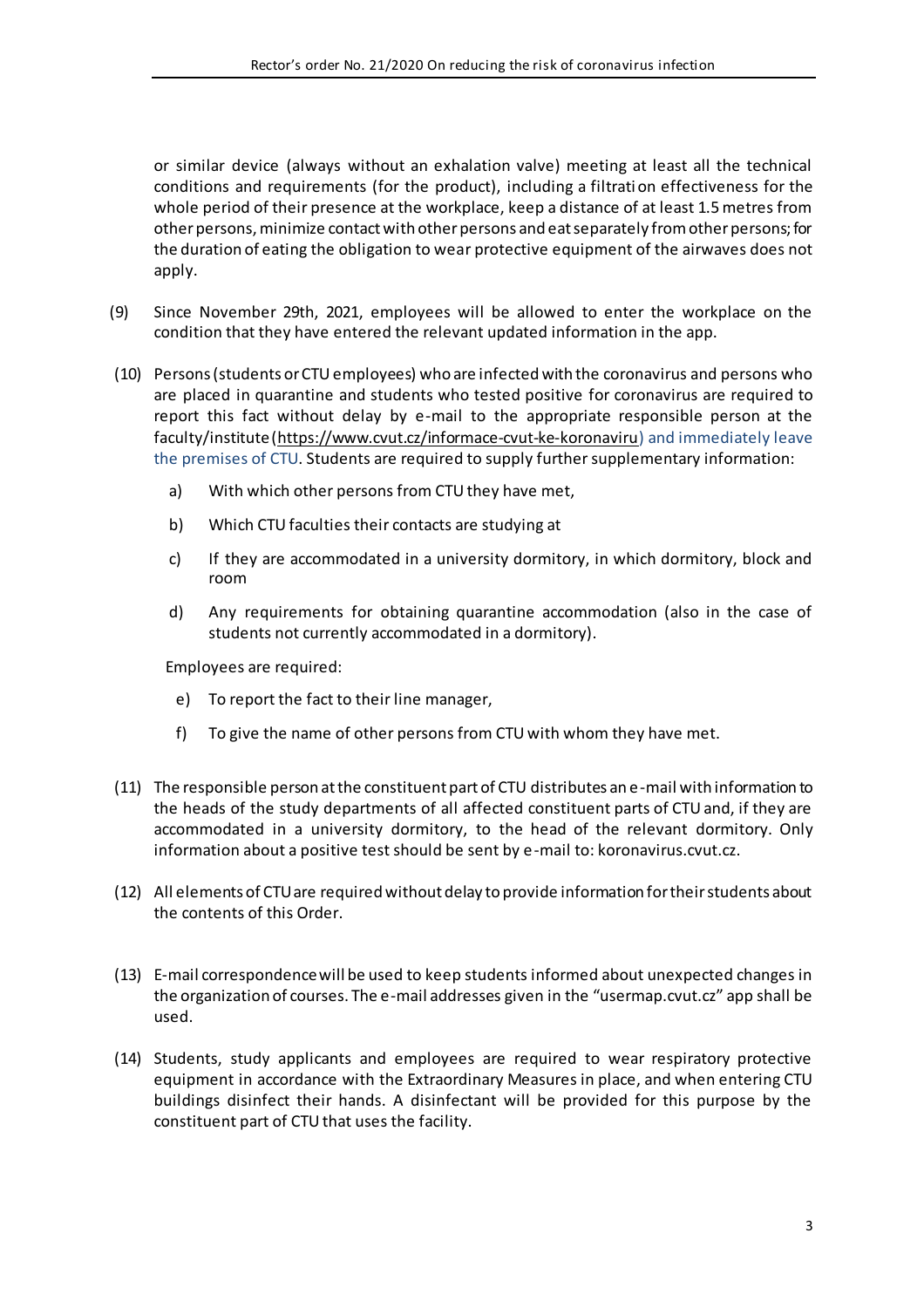- (15) Students must wear a respirator<sup>3</sup> that is fitted properly during instruction with the exception of educational activities the nature of which does not allow the wearing of protective equipment (primarily physical education, etc.); this does not apply to students that are not allowed to do so due to health reasons.
- (16) The following recommendations are made:
	- a) Use effective mouth and nose covering **(respirators)**.
	- b) **Do not gather in places** where there is a high concentration of people.
	- c) Pay special attention to the **protection of at-risk groups**; the constituent parts of CTU will adopt suitable measures to protect CTU employees over the age of 55, pregnant and ill persons, and employees who are unable to limit their contact with a family member with a high risk factor (a person suffering from a serious illness, whose body is weakened after a serious illness, etc.).
	- d) Comply with distancing measures as far as possible.
	- e) Wash your hands with special care.
	- f) Take heightened care and act with heightened responsibility if you are infected with some other illness, especially in the case of airborne infections.

### **V. Final provisions**

- (1) In case specific operating conditions require it, or if it is necessary in order to ensure instruction and connected activities, individual constituent parts can adjust the conditions and restrictions stipulated in this Order so that they are more lenient than it is set out in this Order, but by no means inconsistent with the more stringent conditions stipulated in legal regulations or in other binding measures that carry more legal force.
- (2) Constituent parts that have property entrusted to them will issue similar rules for entry of people to buildings and land owned by CTU, based on the nature of the operation, or the purpose for which the property is used (rentals) and taking into account the use of such property by CTU employees.
- (3) Rector's Order number 18/2020 on Reducing the Risk of Coronavirus Infection is annulled.
- (4) This Order enters into force on November 23rd, 2020.

doc. RNDr. Vojtěch Petráček, CSc., m. p. Rector

 $\overline{a}$ <sup>3</sup> According to Article 1, Para 1 of Extraordinary Provision of the Ministry of Health Ref. No. MZDR 15757/2020-61/MIN/KAN of 27 October 2021, a respirator is a protective equipment of the airways (nose, mouth), which is a respirator or similar device (always without an exhalation valve) meeting at least all the technical conditions and requirements (for the product), including a fi ltration effectiveness of at least 94% in accordance with the relevant standards, which prevents the spread of droplets.